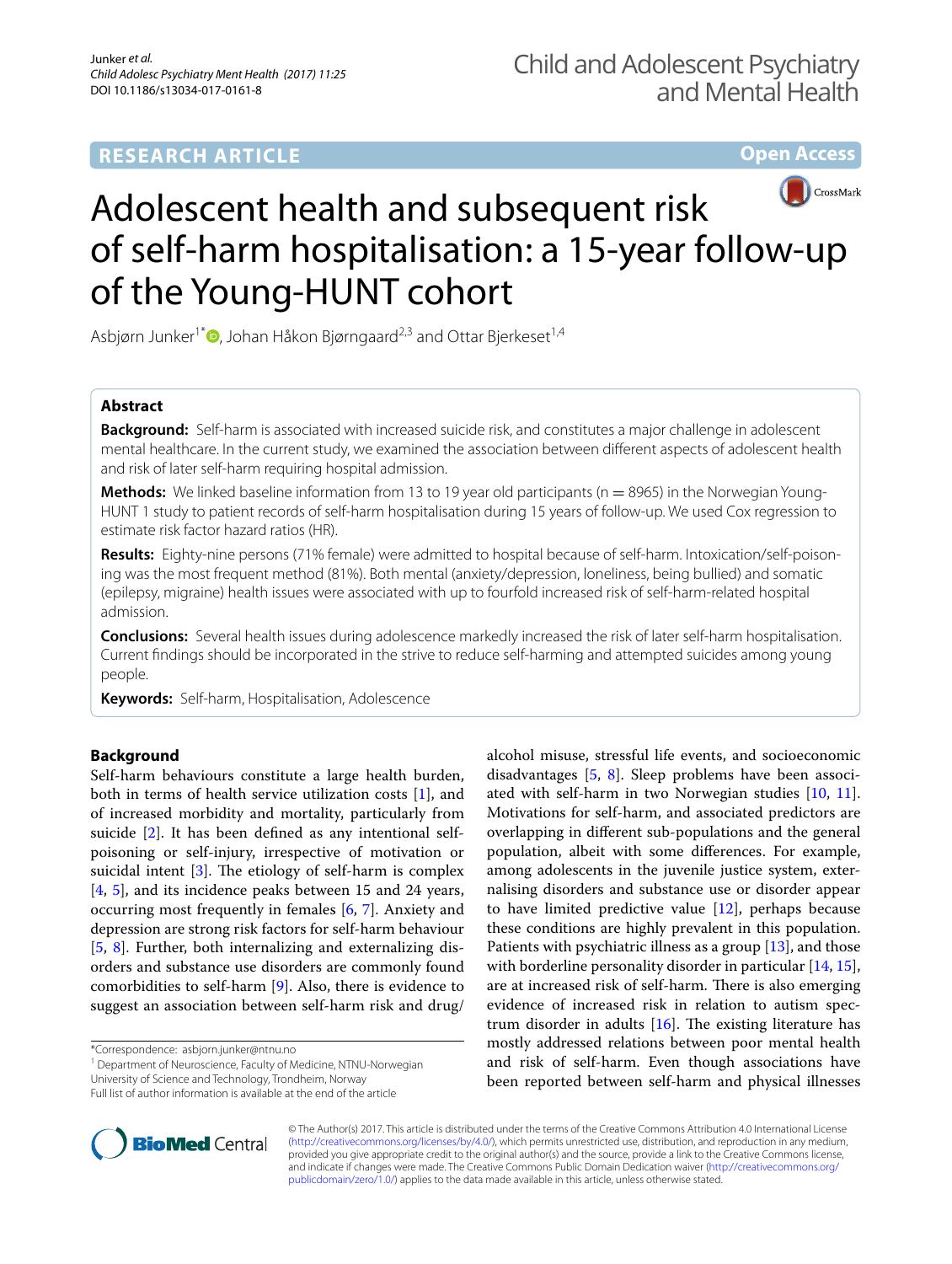such as epilepsy, migraine, asthma, diabetes and eczema [[13\]](#page-12-12), evidence is limited—especially among adolescents and young adults. The majority of psychiatric research, and that of North American origin in particular, has used classifcation criteria from the Diagnostic and Statistical Manual of Mental Disorders (DSM) [[17\]](#page-13-0). Hence, potential associations between physical illnesses and a range of psychiatric disorders including self-harm might not have been as easily studied and identifed, since the DSM is a system for psychiatric disorders only, while the ICD system covers all areas of health.

Unfavorable health conditions in adolescence often present with a wide range of physical and psychological symptoms, and their relations to self-harm have often been studied separately. Additionally, few prospective studies have investigated the extent to which risk factors present in adolescence are associated with the selfharm risk in early adulthood. Most studies are also based on self-reported self-harm; limited by non-response and misreporting, and possible underestimation of self-harm prevalence [\[18](#page-13-1)].

With the present study, we sought to fill some of these gaps by investigating associations between several dimensions of self-reported physical and mental health symptoms in a community cohort of almost 9000 adolescents, and the risk of self-harm related hospitalisation during 15 years of follow-up. The outcome ascertainment was based on validated outcome data on self-harm recorded from hospital-based patient records.

As previously defned, we investigated self-harm that resulted in hospital admission, without assessing the presence or degree of suicidal intent. However, research indicates that most people whose self-harm leads to hospitalisation carry out the act with at least some degree of suicidal intent [[19,](#page-13-2) [20](#page-13-3)].

## **Methods**

## **Study population and setting**

The Young-HUNT 1 Study  $[21]$  $[21]$  was conducted in 1995– 97, and all  $13-19$  year old adolescents ( $n = 10,202$ ) in Nord-Trøndelag County, Norway, were invited to participate. The Young-HUNT questionnaire was completed by 8983 participants (88%). A total of 114 and 125 questions/items for middle and secondary school, respectively, covered a wide range of aspects of physical and mental health, quality of life, and lifestyle factors (such as alcohol and tobacco use as well as physical activity). Questionnaires were completed during school time, and although non-present invitees on the day of Young-HUNT were invited to take part in the study when they returned, the latter group covered the bulk of nonresponders. Two hundred and eighty-fve adolescents not attending regular school were mailed the questionnaires at home. Especially trained nurses performed a clinical examination after questionnaire completion.

We excluded 18 persons because their respective Young-HUNT participation date occurred after they experienced their first self-harm hospitalisation ( $n = 9$ ), or after the date they were registered as lost to follow-up in Nord-Trøndelag County ( $n = 9$ ).

All participants gave written informed consent for the use of data for medical research (for those <16 years of age, parental consent was also obtained). The study was approved by the Regional Committee for Medical and Health Research Ethics (2010/1924-3).

# **Outcome: hospital admissions due to self‑harm (1995– 2010)**

The registration of outcome data has been described in more detail previously [\[10](#page-12-9)]. We registered all self-harm episodes that required hospitalisation from 1 January 1995 to 31 December 2010, based on a list of all acute admissions for persons eligible for Young-HUNT 1, at the two hospitals serving the catchment area for the study. The list contained both ICD diagnostic codes and a free text feld with the nurses' description of the reason for admission. We searched this free text feld for terms and criteria associated with self-harm  $([10]$  $([10]$ , see Appendix). All search-positive patient records were inspected thoroughly, to include or exclude the event as a self-harm episode. Accidental self-harm and events resulting in bodily damage, but without evidence of such an intention, were excluded from further analyses. Examples would include cutting accidents in the kitchen, injuries from sports and games, or the unintended alcohol intoxication at a party. In confrmed self-harm events, we recorded a range of relevant information from patient records, such as date and time for the frst self-harm related hospital admission, method(s) used to self-harm, mental and psychiatric comorbidities. The recorded outcome data was merged to the same persons' baseline data from Young-HUNT by a research technician at HUNT Research Centre, anonymized and returned to the principal investigator (AJ).

#### **Exposures in Young‑HUNT 1 (1995–97)**

We included variables from the Young-HUNT 1 questionnaire based on established or proposed associations to self-harm and suicide attempts. Loneliness and being bullied are often accompanied by anxiety and depression, which again may present as psychosomatic symptoms like headache or stomach pain. The burden of various somatic illnesses increases with age, and are known to increase self-harm risk among seniors. We included some somatic illnesses in adolescence to see how this afected the risk of self-harm hospitalisation.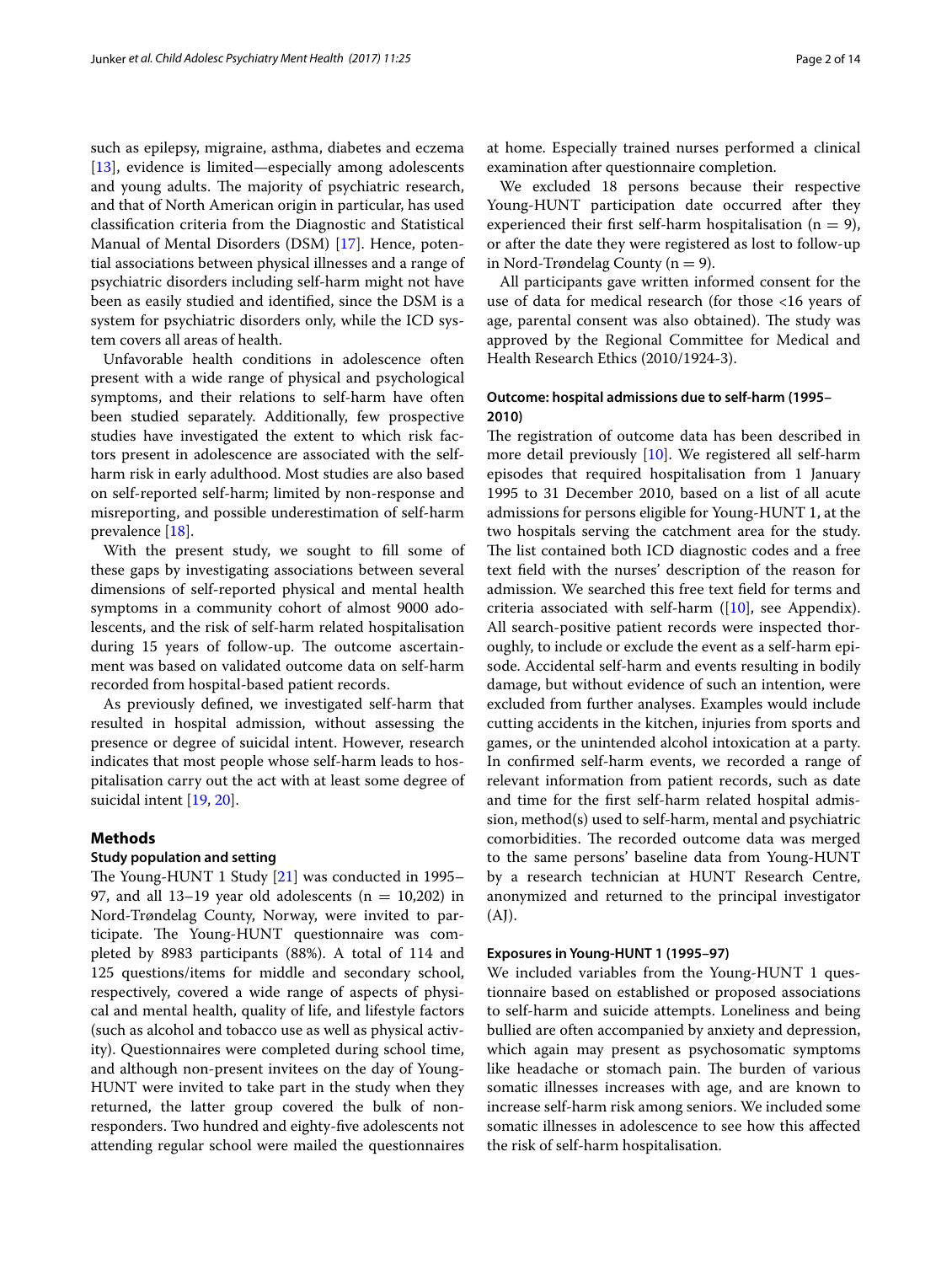Symptoms of anxiety and depression during the last two weeks were assessed with a fve-item version of the Hopkins Symptom Checklist (SCL-5) [\[22](#page-13-5)]; "In the last 14 days, have you…": 1… been constantly afraid and anxious? 2… felt tense or uneasy? 3… felt hopelessness when you think of the future? 4… felt dejected or sad? 5… worried too much about various things? All items had four response options, which we grouped as "not at all/a little" (scored as zero) and "quite a bit/very" (scored as one). We calculated an average scale score ranging from one to four, created a dummy variable where average SCL-5 value >2.00 indicated high mental distress (caseness level), and used single items and the dichotomized SCL-5 variable in the diferent Cox analyses. Average SCL-5 value variable was analysed for trend measure.

Loneliness was assessed with the item "Do you feel lonely?" Five response options from "very often" to "seldom or never" were dichotomized into "very often/often", and the remaining options.

Bullying was assessed with one of several items regarding school events, originating from a Norwegian Institute of Public Health survey on child sexual abuse [\[23](#page-13-6)]; "Does it happen or has it previously happened at school: you are teased/harassed by other students". Four response options ranging from "never" to "very often" were dichotomized into "never/sometimes" and "often/very often".

Two items assessing each of the somatic symptoms stomach pain and headache during the last 12 months (without known medical reason) had four response options that we dichotomized into "never/seldom", and "sometimes/often" for both symptom items.

Body mass index (weight/height<sup>2</sup>) was calculated from height and weight measurements recorded by a specially trained nurse. We categorized each participant's body mass index into underweight (BMI <18.5), normal weight (BMI 18.5–25), overweight (BMI 25–30) or obesity (BMI >30), based on international age-and-gender specific cut-off values  $[24, 25]$  $[24, 25]$  $[24, 25]$ .

Somatic illnesses included fve binary variables (yes/ no); epilepsy, migraine, asthma, allergy, and ever having had intermittent skin rashes for at least 6 months. The questions assessing asthma, allergy and skin rash were adapted from the ISAAC core questionnaire [\[26\]](#page-13-9).

Smoking status was categorized as non-smoker/ smoker (those who reported daily or occasional cigarette smoking).

Alcohol use was categorized in keeping with previous studies on this cohort [\[27](#page-13-10)] as having felt drunk >10 times during their lives, or not/less.

#### **Covariates**

Self-harm incidence difers between age groups and genders. Parental confict, and an unstable family situation may adversely afect the health and wellbeing in children and adolescents, and increase mental distress. Socioeconomic status is another factor well-known for infuencing various aspects and outcomes regarding health. To control for potential confounding by these factors, we used information on age and gender of participants, parental cohabitation situation (whether the participants lived together with non-divorced mother and father, or not) and socioeconomic status (highest educational level for mother or father or both—categorized as primary, intermediate or tertiary. Data on parental educational level were obtained from a national database held by Statistics Norway (SSB) [\[28\]](#page-13-11), after the end of the follow-up period. Parental educational level refers to parents' highest education on 1 October the year the ofspring turns 16 years old.

## **Statistics**

With attained age as the time axis, we applied Cox proportional hazard regression analyses, using STATA version 12 for Mac [\[29](#page-13-12)]. We performed person-based analyses where the follow-up period covered the time between each participant's survey completion date and the date when they moved out of the county, died, experienced their frst self-harm related hospital admission, or until 31 December 2010—whichever occurred frst.

First, we investigated the association of baseline score on (a) caseness symptoms of anxiety and depression (mean SCL-5 score  $>2.00$ ), (b) each single SCL-5 item, (c) loneliness, (d) bullying, (e) stomach pain, (f) headache, (g) epilepsy, (h) migraine, (i) asthma, (j) allergy, (k) skin rashes, (l) smoking, (m) alcohol use and (n) body mass index with subsequent hospitalisation for selfharm. Each variable was analysed only adjusting for age (as time axis). Analyses were then repeated, adjusted for gender, age, cohabitation situation and socioeconomic status. Hazard ratios (HR) were reported with 95% confdence intervals (95% CI). We used the Schoenfeld residuals test to test the proportional hazard assumption in the Cox analysis [\[30](#page-13-13)]. Based on Schoenfeld residuals, we found no indications of violation of this assumption. In order to assess possible reverse causality, we did an additional analysis removing the frst 5 months of follow up. We investigated the possibility of statistical interaction between gender and the included health measures, and tested for efect measure modifcation to see whether an efect measure of a certain variable on self-harm hospitalisation risk was diferent in males and females. In addition, we examined whether age modifed the efect of smoking and alcohol on self-harm risk, by testing for efect measure modifcation when participants were categorised in middle school (13–16 years old) and secondary school (16–19 years old). Using the STATA add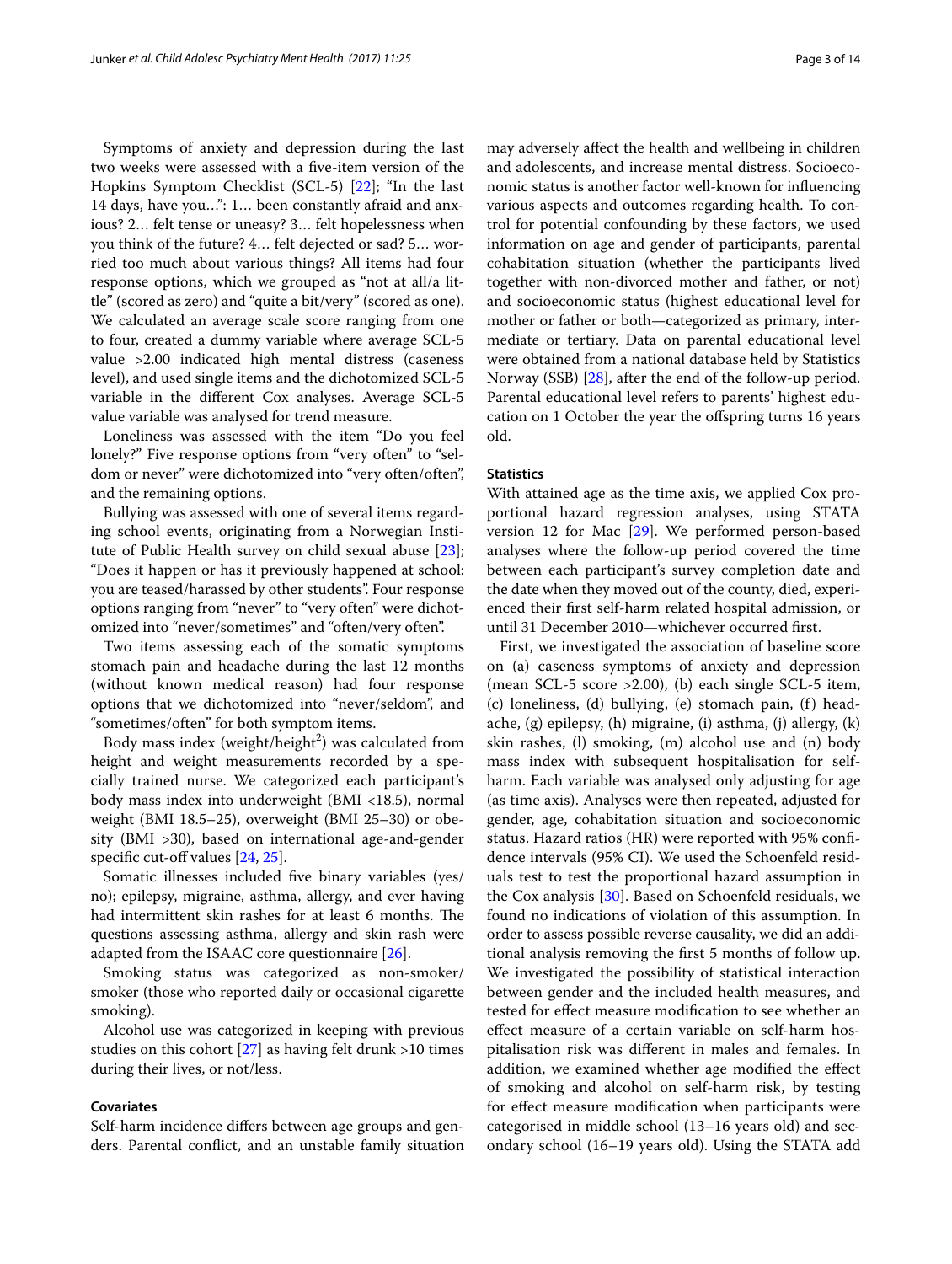on package—punafcc—[[31\]](#page-13-14), we calculated individual population attributable fractions (PAF) for the variables assumed most plausible to have a causal efect on selfharm hospitalisation risk. PAF is an estimate of a specifc risk factor's contribution to the disease burden in a population; how large the reduction in disease or mortality would be if exposure to a risk factor was reduced to a defned, lower level. In the current study setting, PAF would translate to: how many self-harm hospitalisations would be prevented if none of the participants experienced caseness symptoms of anxiety and depression? We chose not to estimate PAFs for factors where direct causality is unlikely (smoking, body mass index), or where an exposure reduction is impossible or difficult to obtain (gender, age, socioeconomic status).

## **Results**

In this cohort of 8965 adolescents, 4451 (49.7%) were female, and mean age at baseline was 16 years for both genders. Baseline characteristics of the study population are presented in Table [1.](#page-4-0)

Over the follow-up period 3813 participants (42.5%) emigrated out of the study region. Those lost to follow-up in this way were broadly similar to those who remained; e.g. caseness anxiety and depression was 10.2% in those moving and 9.6% in those who remained in Nord-Trøndelag. However, those who migrated tended to have a less well-educated parents (11.7% primary education) compared to those who remained (4.4% primary education).

Average follow-up period was 11.9 years (range 0.02– 16.0 years), during this period 89 (1.0%) participants were hospitalised after a self-harm episode in one of the two County Hospitals. Twenty-six (29%) were males, 54 (61%) experienced only one self-harm hospitalisation, and the remaining patients ( $n = 35$ ) were admitted to hospital after self-harm more than once during follow-up. Mean age at self-harm index episode was 22.6 for males and 20.9 years for females. Self-poisoning ( $n = 72, 81\%$ ) and laceration  $(n = 13, 15%)$  were the most frequently used self-harm methods; eight of these patients both cut and intoxicated themselves in the same episode. The estimated incidence rate of hospitalisation for self-harm for the entire followup period was 84 per 100,000 person years [95% confdence interval (CI) 67.9–102.8]; 121 per 100,000 person years (95% CI 94.5–154.8) for females, and 48 per 100,000 person years (95% CI 32.5–70.1) for males.

Among the 89 self-harm patients,  $n = 37$  (42%) were under current psychiatric treatment at the time of selfharm index episode. The majority ( $n = 22$ ) were in an outpatient setting, four were admitted to a psychiatric department, and 11 received combined outpatient and inpatient psychiatric treatment. Most patients  $(n = 59)$  had not previously been in contact with psychiatric specialist healthcare.

In the self-harm patients under current psychiatric treatment at index episode, mood (afective) disorders (F30–39 in ICD-10) and neurotic, stress-related and somatoform disorders (F40–49) were equally common, found in over 50% ( $n = 20$ ). Second most common was disorders of adult personality and behaviour (F60–69,  $n = 13$ ), followed by mental disorders due to psychoactive substance use (F10–19,  $n = 11$ ). There were no cases of self-harm (independent of psychiatric treatment status) that had a diagnosis of autism spectrum disorder (F84).

**Mental health measurements and self‑harm hospitalisation** As summarized in Table [2,](#page-6-0) we found several indicators of psychological distress to be strongly associated with increased risk of self-harm. Frequently feeling tense and uneasy, or afraid and anxious, increased the risk of selfharm hospitalisation over four times. Caseness symptoms of anxiety/depression, often feeling lonely, or being bullied, were also associated with more than three times the self-harm risk compared to less symptoms and psychological distress.

Adjusted population attributable fractions (PAFs) are presented in Table [3](#page-8-0). Caseness symptoms of anxiety and depression PAF was 22.4%, with single item PAFs ranging from 10.1 (often afraid) to 18.3% (often tense/uneasy). Being bullied and feeling lonely was associated with approximately the same risk increase, but due to higher prevalence, loneliness PAF was three times the PAF of being bullied.

#### **Physical health problems and self‑harm hospitalisation**

Diagnosed epilepsy and migraine at baseline increased the self-harm hospitalisation risk almost four, and over two times, respectively. However, these estimates were subject to poor precision due to small number of people in the exposed groups. With regard to psychosomatic symptoms, people reporting frequent stomach pain or headache had twice the risk of self-harm hospitalisation, compared to those experiencing a lesser symptom burden. Stomach pain PAF was 22.8%, and headache PAF was estimated to be 34.6%.

Daily or occasionally smoking was associated with a nearly doubled risk of self-harm hospitalisation. High alcohol consumption resulted in a small risk increase, but the estimate was not precise enough to leave out chance as a possible explanation. Asthma, allergy and skin rashes were not substantially associated with self-harm hospitalisation, neither were underweight or overweight compared to normal-weight. However, obesity increased the risk substantially.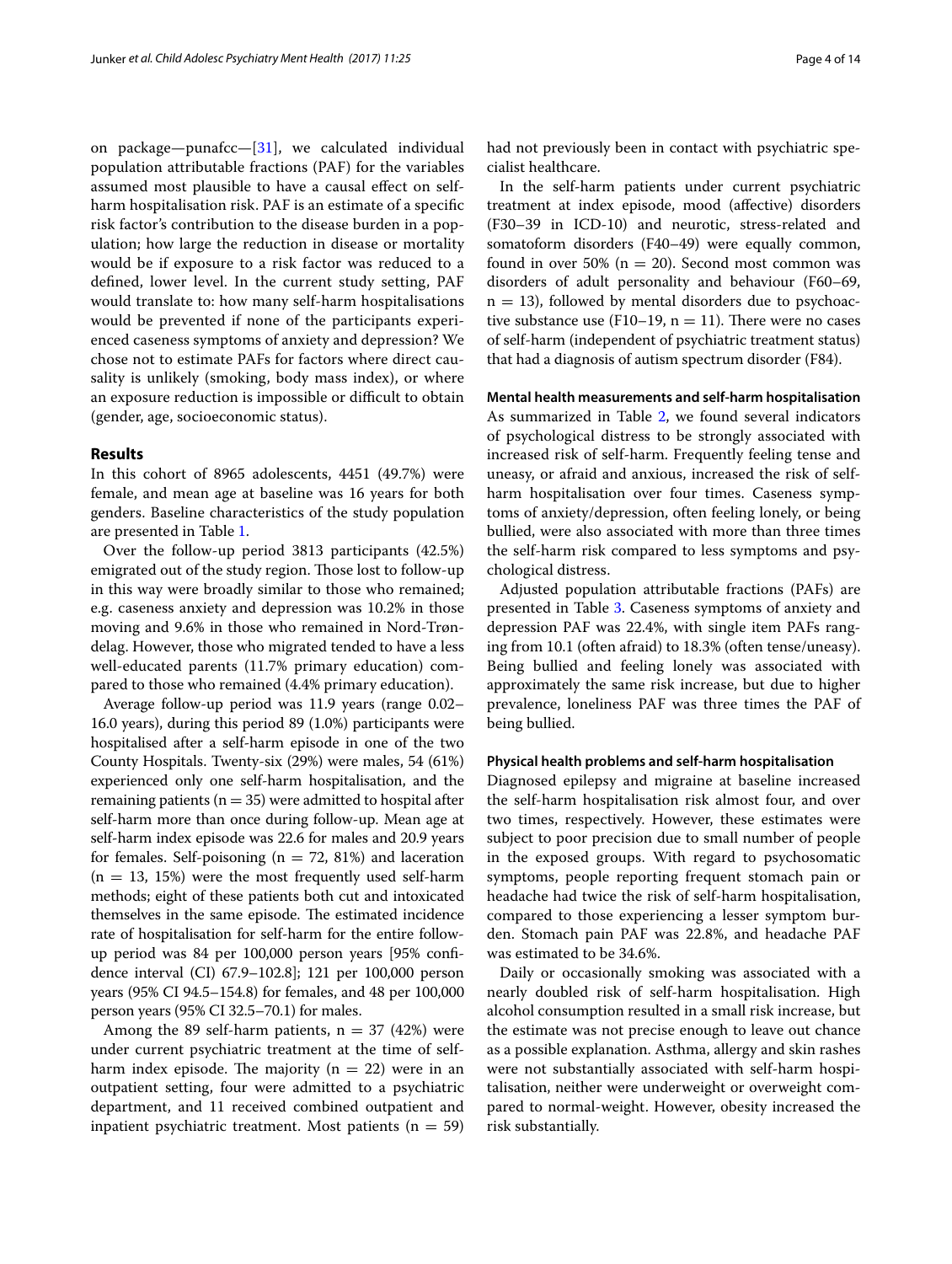# <span id="page-4-0"></span>**Table 1 Descriptive baseline characteristics of the study population**

|                                                   | <b>Total cohort</b> |           |               |           |
|---------------------------------------------------|---------------------|-----------|---------------|-----------|
|                                                   | Self-harm           |           | Non-self-harm |           |
|                                                   | N (%)               | Mean (SD) | N (%)         | Mean (SD) |
| Gender                                            |                     |           |               |           |
| Male                                              | 26 (29.2)           |           | 4488 (50.6)   |           |
| Female                                            | 63 (70.8)           |           | 4388 (49.4)   |           |
| Parental socioeconomic status                     |                     |           |               |           |
| Primary education                                 | 9(10.1)             |           | 661 (7.5)     |           |
| Secondary education                               | 14(15.7)            |           | 2198 (24.8)   |           |
| Tertiary education                                | 66 (74.2)           |           | 5997 (67.5)   |           |
| Missing                                           | 0(0)                |           | 20(0.2)       |           |
| Age (in years)                                    |                     | 15.9(1.9) |               | 16.0(1.8) |
| Anxiety and depression (SCL-5)                    |                     |           |               |           |
| SCL-5 score                                       |                     | 1.9(0.8)  |               | 1.5(0.5)  |
| Missing                                           | 3(3.4)              |           | 174(2.0)      |           |
| Non-caseness symptom level                        | 58 (65.2)           |           | 7845 (88.3)   |           |
| Caseness symptom level                            | 28 (31.4)           |           | 857 (9.7)     |           |
| Missing                                           | 3(3.4)              |           | 174(2.0)      |           |
| (SCL-5 single items)                              |                     |           |               |           |
| Not felt constantly afraid and anxious            | 73 (82.0)           |           | 8469 (95.4)   |           |
| Felt constantly afraid and anxious                | 13 (14.6)           |           | 233(2.6)      |           |
| Missing                                           | 3(3.4)              |           | 174(2.0)      |           |
| Not felt tense or uneasy                          | 64 (71.9)           |           | 8223 (92.7)   |           |
| Felt tense or uneasy                              | 21(23.6)            |           | 445 (5.0)     |           |
| Missing                                           | 4(4.5)              |           | 208 (2.4)     |           |
| Not felt hopelessness thinking of the future      | 65 (73.0)           |           | 7818 (88.1)   |           |
| Felt hopelessness thinking of the future          | 21(23.6)            |           | 877 (9.9)     |           |
| Missing                                           | 3(3.4)              |           | 181(2.0)      |           |
| Not felt dejected or sad                          | 67 (75.3)           |           | 7954 (89.6)   |           |
| Felt dejected or sad                              | 19 (21.3)           |           | 691 (7.8)     |           |
| Missing                                           | 3(3.4)              |           | 231(2.6)      |           |
| Not worried too much about things                 | 62 (69.6)           |           | 7703 (86.8)   |           |
| Worried too much about things                     | 24(27.0)            |           | 981 (11.0)    |           |
| Missing                                           | 3(3.4)              |           | 192(2.2)      |           |
| Loneliness                                        |                     |           |               |           |
| No                                                | 68 (76.4)           |           | 8227 (92.7)   |           |
| Yes                                               | 18 (20.2)           |           | 509 (5.7)     |           |
| Missing                                           | 3(3.4)              |           | 140(1.6)      |           |
| Bullied at school                                 |                     |           |               |           |
| No                                                | 76 (85.4)           |           | 8475 (95.5)   |           |
| Yes                                               | 6(6.7)              |           | 173(2.0)      |           |
| Missing                                           | 7(7.9)              |           | 228(2.5)      |           |
| Body mass index (kg/m <sup>2</sup> ) <sup>a</sup> |                     |           |               |           |
| Underweight (BMI <18.5)                           | 6(6.7)              |           | 401 (4.5)     |           |
| Normal-weight (BMI 18.5-25)                       | 59 (66.3)           |           | 6485 (73.1)   |           |
| Overweight (BMI 25-30)                            | 11(12.4)            |           | 1191 (13.4)   |           |
| Obesity (BMI > 30)                                | 7(7.9)              |           | 246 (2.8)     |           |
| Missing                                           | 6(6.7)              |           | 553 (6.2)     |           |
| Epilepsy                                          |                     |           |               |           |
| No                                                | 79 (88.7)           |           | 8467 (95.4)   |           |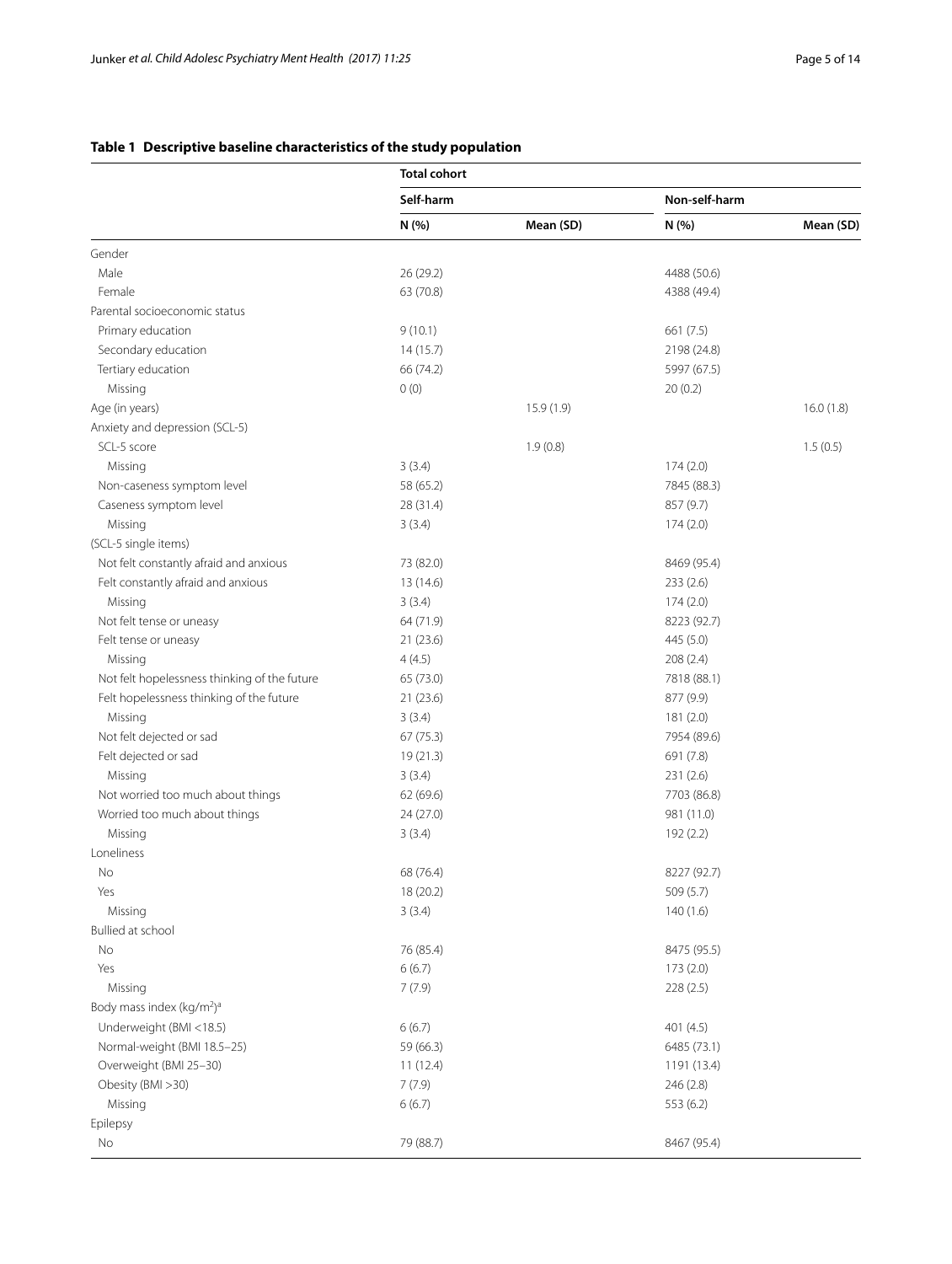# **Table 1 continued**

|                             | <b>Total cohort</b> |           |               |           |
|-----------------------------|---------------------|-----------|---------------|-----------|
|                             | Self-harm           |           | Non-self-harm |           |
|                             | N (%)               | Mean (SD) | N (%)         | Mean (SD) |
| Yes                         | 3(3.4)              |           | 95(1.1)       |           |
| Missing                     | 7(7.9)              |           | 314(3.5)      |           |
| Migraine                    |                     |           |               |           |
| No                          | 76 (85.4)           |           | 8313 (93.7)   |           |
| Yes                         | 7(7.9)              |           | 302 (3.4)     |           |
| Missing                     | 6(6.7)              |           | 261 (2.9)     |           |
| Asthma                      |                     |           |               |           |
| No                          | 77 (86.5)           |           | 7691 (86.7)   |           |
| Yes                         | 12(13.5)            |           | 1044 (11.8)   |           |
| Missing                     | $0\ (0)$            |           | 141 (1.6)     |           |
| Allergy                     |                     |           |               |           |
| No                          | 65 (73.0)           |           | 5863 (66.1)   |           |
| Yes                         | 23 (25.9)           |           | 2882 (32.5)   |           |
| Missing                     | 1(1.1)              |           | 131 (1.5)     |           |
| Skin rash                   |                     |           |               |           |
| No                          | 67 (75.3)           |           | 6913 (77.9)   |           |
| Yes                         | 21 (23.6)           |           | 1785 (20.1)   |           |
| Missing                     | 1(1.1)              |           | 178 (2.0)     |           |
| Stomach pain                |                     |           |               |           |
| No                          | 52 (58.4)           |           | 6818 (76.8)   |           |
| Yes                         | 33 (37.1)           |           | 1743 (19.6)   |           |
| Missing                     | 4(4.5)              |           | 315(3.6)      |           |
| Headache                    |                     |           |               |           |
| No                          | 31 (34.8)           |           | 5186 (58.4)   |           |
| Yes                         | 55 (61.8)           |           | 3474 (39.2)   |           |
| Missing                     | 3(3.4)              |           | 216(2.4)      |           |
| Smoking                     |                     |           |               |           |
| Non-smoker                  | 31 (34.8)           |           | 3086 (34.8)   |           |
| Smoker (occasionally/daily) | 36 (40.5)           |           | 1859 (20.9)   |           |
| Missing                     | 22 (24.7)           |           | 3931 (44.3)   |           |
| Alcohol                     |                     |           |               |           |
| Been drunk ≤10 times        | 45 (50.6)           |           | 4669 (52.6)   |           |
| Been drunk >10 times        | 30 (33.7)           |           | 2564 (28.9)   |           |
| Missing                     | 14(15.7)            |           | 1643 (18.5)   |           |
| Total                       | 89                  |           | 8876          |           |

Results are reported as numbers and percentages [N (%)] except for the continuous variables where mean and standard deviation [Mean (SD)] is reported *SCL-5* Hopkins Symptom Checklist, 5-item version

<sup>a</sup> Age-and-gender specific body mass index categories based on international cut-off values

## **Sensitivity analysis**

Tests for efect measure modifcation revealed no statistically signifcant diferences between males and females (all interaction p values >0.05). Nor did we fnd any evidence of statistically signifcant age diferences with regard to smoking or alcohol use (interaction p values 0.519 and 0.775, respectively). After excluding incident cases in the frst 5 months of follow-up, results were nearly identical to the main results (Table [4\)](#page-9-0).

# **Discussion**

The results from this 15-year follow-up study of 8965 adolescents displayed strong associations between psychological distress and some somatic illnesses and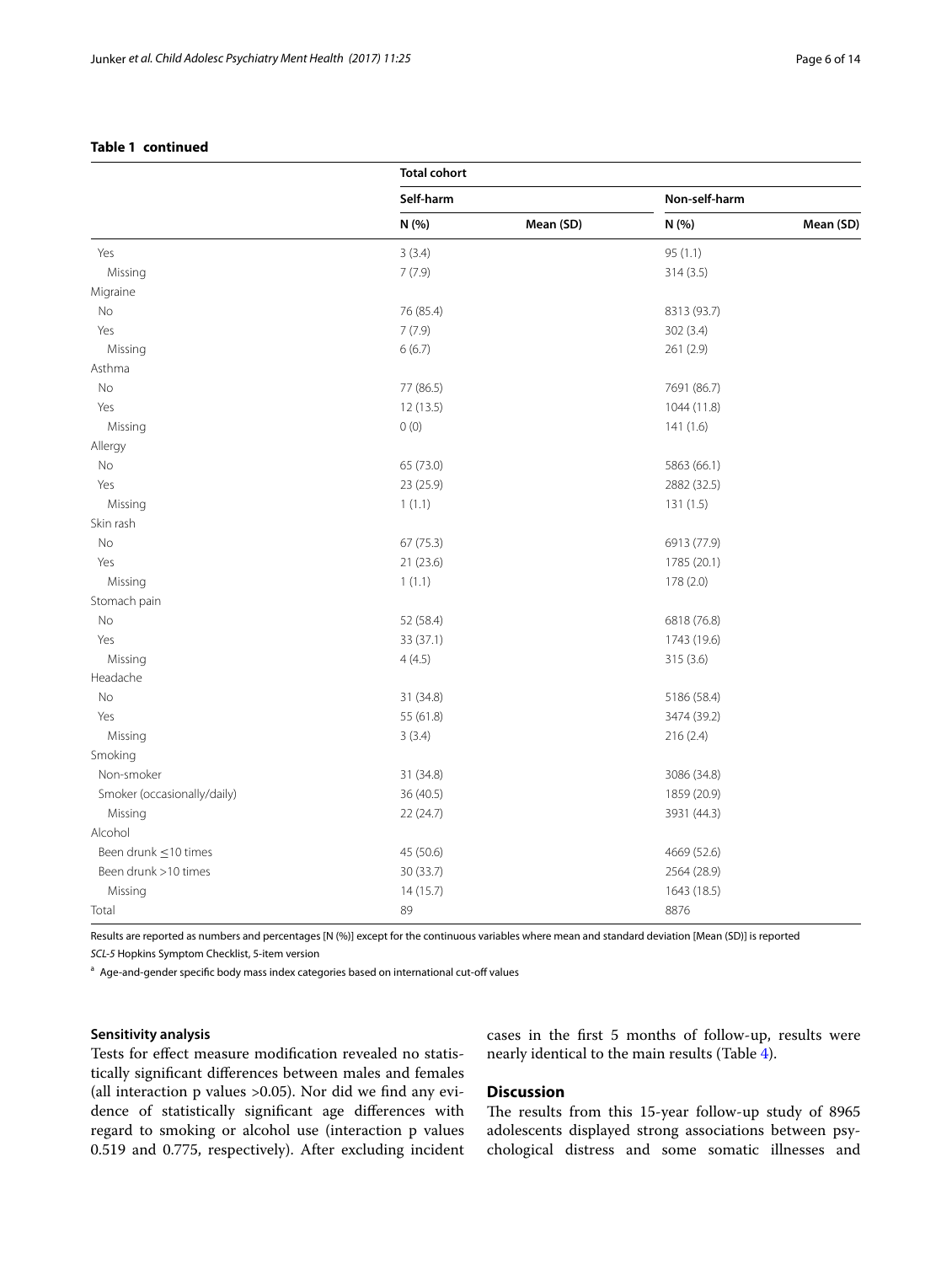|                                                   | No.            | <b>Crude</b> b      | Adjusted <sup>c</sup> |
|---------------------------------------------------|----------------|---------------------|-----------------------|
|                                                   | <b>SHª</b>     | HR (95% CI)         | HR (95% CI)           |
| Gender                                            |                |                     |                       |
| Male                                              | 24             | 1.00                | 1.00                  |
| Female                                            | 60             | 2.55 (1.59-4.10)    | 2.50 (1.56-4.01)      |
| Parental socioeconomic status                     |                |                     |                       |
| Primary education                                 | 8              | 1.00                | 1.00                  |
| Secondary education                               | 13             | $0.47(0.20 - 1.14)$ | $0.43(0.18 - 1.05)$   |
| Tertiary education                                | 63             | $0.83(0.40 - 1.73)$ | $0.73(0.35 - 1.53)$   |
| Cohabitation status                               |                |                     |                       |
| Parents live together                             | 51             | 1.00                | 1.00                  |
| Parents separated/divorced                        | 33             | 2.59 (1.67-4.01)    | 2.54 (1.63-3.94)      |
| Anxiety/depression (SCL-5)                        |                |                     |                       |
| SCL-5 mean score                                  | 83             | 2.98 (2.22-4.00)    | 2.51 (1.84-3.43)      |
| Non-caseness symptoms anxiety/depression          | 57             | 1.00                | 1.00                  |
| Caseness symptoms anxiety/depression              | 26             | 4.46 (2.80-7.10)    | $3.52(2.18 - 5.67)$   |
| (SCL-5 single items)                              |                |                     |                       |
| Not felt constantly afraid and anxious            | 72             | 1.00                | 1.00                  |
| Felt constantly afraid and anxious                | 11             | 5.78 (3.06-10.90)   | 4.21 (2.21-8.02)      |
| Not felt tense or uneasy                          | 63             | 1.00                | 1.00                  |
| Felt tense or uneasy                              | 19             | 5.95 (3.56-9.95)    | 4.75 (2.82-8.01)      |
| Not felt hopelessness when thinking of the future | 64             | 1.00                | 1.00                  |
| Felt hopelessness when thinking of the future     | 19             | 2.88 (1.73-4.81)    | 2.49 (1.49-4.18)      |
| Not felt dejected or sad                          | 66             | 1.00                | 1.00                  |
| Felt dejected or sad                              | 17             | 3.21 (1.88-5.47)    | 2.46 (1.43-4.25)      |
| Not worried too much about various things         | 61             | 1.00                | 1.00                  |
| Worried too much about various things             | 22             | 3.01 (1.85-4.89)    | 2.44 (1.49-4.00)      |
| Loneliness                                        |                |                     |                       |
| Sometimes/less seldom                             | 68             | 1.00                | 1.00                  |
| Very often/often                                  | 16             | 3.99 (2.32-6.89)    | $3.31(1.91 - 5.73)$   |
| Bullied at school                                 |                |                     |                       |
| Never/sometimes                                   | 75             | 1.00                | 1.00                  |
| Very often/often                                  | 5              | 3.39 (1.37-8.38)    | $3.30(1.33 - 8.16)$   |
| Body mass index (kg/m <sup>2</sup> ) <sup>d</sup> |                |                     |                       |
| Underweight (BMI <18.5)                           | 5              | 1.47 (0.59-3.67)    | 1.46 (0.59-3.65)      |
| Normal-weight (BMI 18.5-25)                       | 56             | 1.00                | 1.00                  |
| Overweight (BMI 25-30)                            | 11             | $1.06(0.56 - 2.03)$ | $0.99(0.52 - 1.89)$   |
| Obesity (BMI > 30)                                | 7              | 3.15 (1.44-6.92)    | $3.06(1.39 - 6.73)$   |
| Epilepsy                                          |                |                     |                       |
| No                                                | 75             | 1.00                | 1.00                  |
| Yes                                               | 3              | 3.82 (1.21-12.13)   | 3.97 (1.25-12.63)     |
| Migraine                                          |                |                     |                       |
| No                                                | 72             | 1.00                | 1.00                  |
| Yes                                               | $\overline{7}$ | 2.72 (1.25-5.91)    | 2.34 (1.08-5.10)      |
| Asthma                                            |                |                     |                       |
| No                                                | 73             | 1.00                | 1.00                  |
| Yes                                               | 11             | $1.13(0.60 - 2.12)$ | $1.09(0.58 - 2.05)$   |
| Allergy                                           |                |                     |                       |
| No                                                | 62             | 1.00                | 1.00                  |
|                                                   |                |                     |                       |

# <span id="page-6-0"></span>**Table 2 Hazard ratios for self-harm according to indicators of adolescent mental and physical health in the study population (crude and adjusted models)**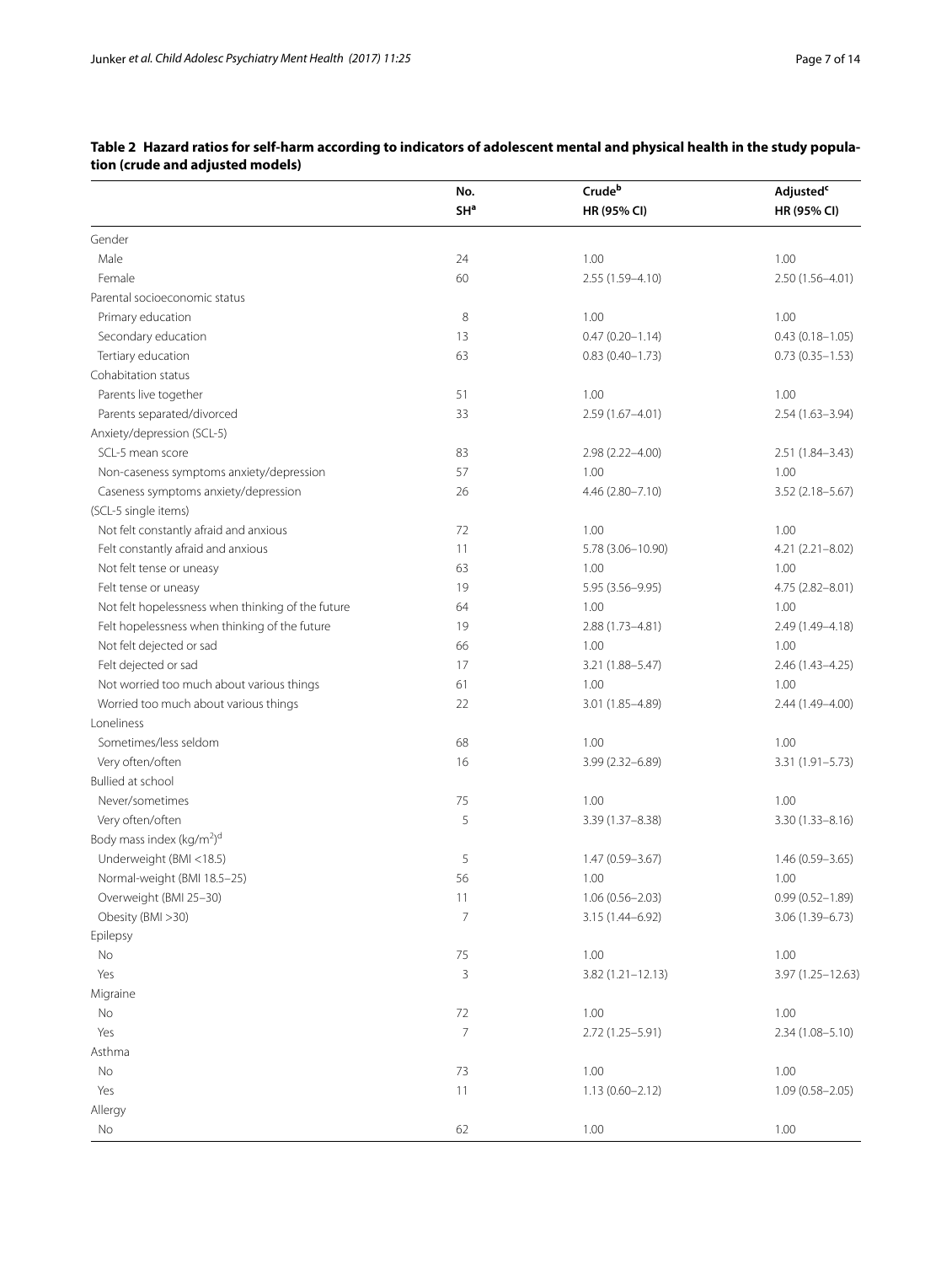# **Table 2 continued**

|                             | No.                   | Crudeb              | <b>Adjusted<sup>c</sup></b> |
|-----------------------------|-----------------------|---------------------|-----------------------------|
|                             | <b>SH<sup>a</sup></b> | HR (95% CI)         | HR (95% CI)                 |
| Yes                         | 22                    | $0.73(0.45 - 1.19)$ | $0.71(0.43 - 1.15)$         |
| Skin rash                   |                       |                     |                             |
| No                          | 64                    | 1.00                | 1.00                        |
| Yes                         | 20                    | $1.21(0.73 - 1.99)$ | $1.04(0.63 - 1.73)$         |
| Stomach pain                |                       |                     |                             |
| Seldom/never                | 47                    | 1.00                | 1.00                        |
| Sometimes/often             | 33                    | $2.73(1.75 - 4.26)$ | $2.23(1.42 - 3.52)$         |
| Headache                    |                       |                     |                             |
| Seldom/never                | 29                    | 1.00                | 1.00                        |
| Sometimes/often             | 52                    | 2.68 (1.70-4.22)    | $2.17(1.36 - 3.46)$         |
| Smoking                     |                       |                     |                             |
| Non-smoker                  | 30                    | 1.00                | 1.00                        |
| Smoker (occasionally/daily) | 34                    | $2.01(1.23 - 3.29)$ | $1.82(1.11 - 2.98)$         |
| Alcohol                     |                       |                     |                             |
| Been drunk $\leq$ 10 times  | 45                    | 1.00                | 1.00                        |
| Been drunk >10 times        | 28                    | $1.30(0.80 - 2.10)$ | $1.23(0.76 - 2.00)$         |

*SH* self-harm, *HR* hazard ratio, *SCL-5* Hopkins Symptom Checklist, 5-item version

<sup>a</sup> Total number of self-harm patients vary due to complete case analyses with varying number of missing observations

<sup>b</sup> Adjusted for age (as time axis)

<sup>c</sup> Adjusted for age (as time axis), gender, cohabitation situation and socioeconomic status/parental education level at baseline

d Age-and-gender specific body mass index categories based on international cut-off values

symptoms in adolescence, and subsequent risk of selfharm hospitalisation. Symptoms of anxiety and depression, loneliness and being subject to bullying were all strongly associated with the risk of self-harm hospitalisation. Self-reported stomach pains and headaches were associated with self-harm hospitalisation, as were epilepsy and migraine. Underweight or overweight altered the risk only marginally, but obesity was associated with a substantial risk increase. Smoking and alcohol consumption were also associated with increased risk, yet less than the indicators of mental and physical health. Asthma, allergy and skin rashes were not substantially associated with self-harm hospitalisation.

The incidence rates estimated in our study are lower than might be expected in this age group. A Norwegian study [\[7](#page-12-6)] using national patient register data including patients older than 15 years, found an incidence rate for deliberate self-poisonings treated in hospitals at 120 per 100,000 person years, higher among women (144 per 100,000 person years) than men (94 per 100,000 person years). That study was incidence based, which implies that each patient could contribute with repeated hospitalisations, while patients in our study were censored when they experienced their frst self-harm related hospitalisation. This could in part explain our lower incidence rates, given that almost 40% of our patients were hospitalized more than once during follow-up, combined with high repetition rates in this patient group [\[32](#page-13-15)]. Perhaps more important, Young-HUNT non-participants are as a group presumably at higher risk of self-harm hospitalisation compared to those who participated. In addition, people are lost to follow-up from the date they move out of Nord-Trøndelag county. Over  $42\%$  (n = 3813) moved—and were therefore censored—before 31 December 2010, and may have been hospitalised outside our catchment area.

## **Strengths and limitations**

This is one of the first studies linking a large population-based cohort sample to hospital admissions due to self-harm in adolescents and young adults. The main strengths of this study are the prospective design, long follow-up time, large sample size, and validated clinical outcome measurements, with minimal misclassifcation. Most previous studies have relied on self-reported selfharm behaviours. Additionally, the Young-HUNT survey makes it possible to investigate and compare the efect of a broad variety of risk factors, among self-harm patients and controls from the same large, representative community population.

There are, however, important limitations to this study. Baseline variables were only measured once, yet some of these might have fuctuated considerably during the 15-year follow-up period. Endpoint-data were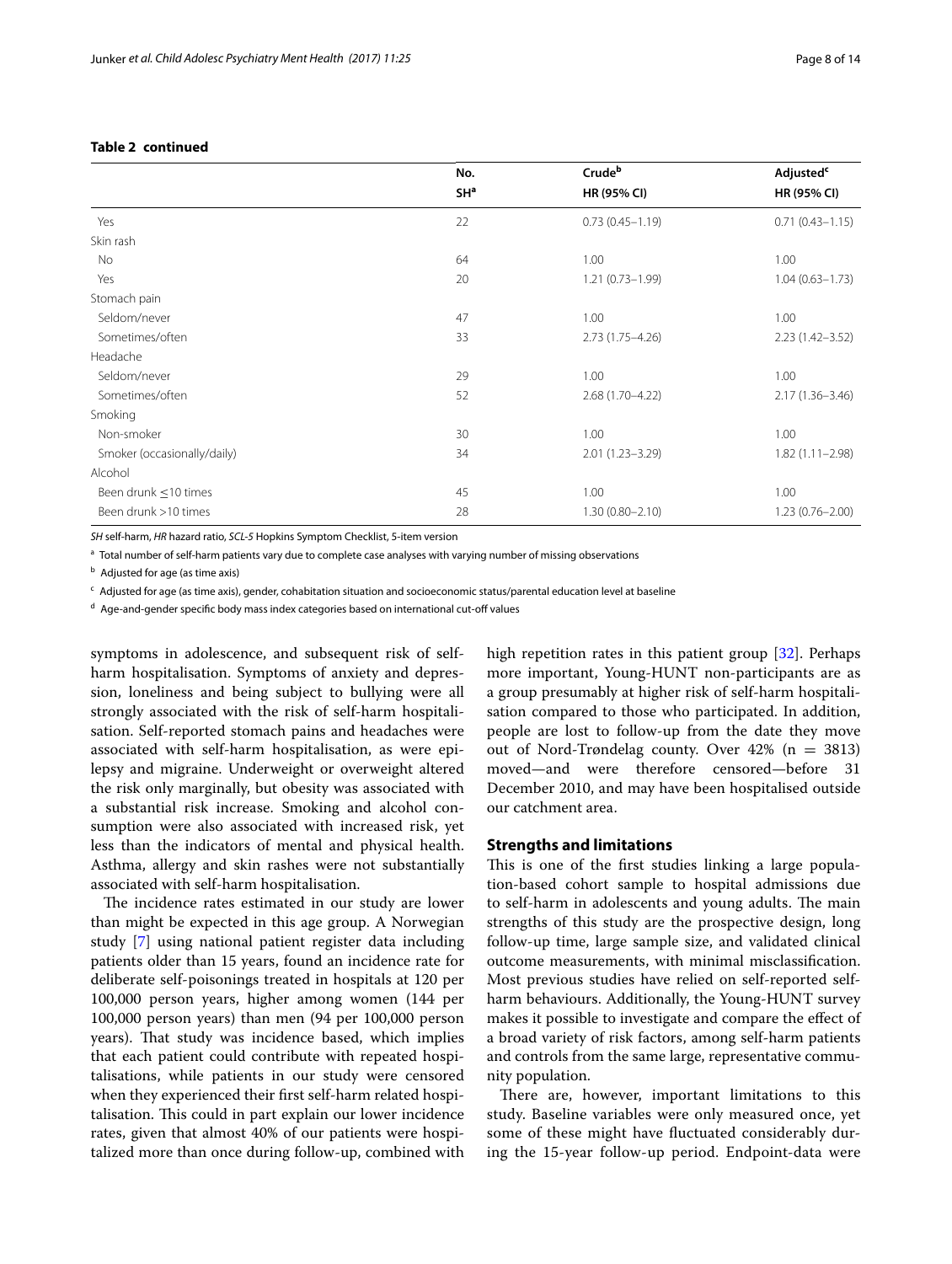<span id="page-8-0"></span>**Table 3 Population attributable fractions for self-harm hospitalisation according to indicators of adolescent mental and physical health in the study population**

|                                                  |    | No. SH <sup>a</sup> PAF % <sup>b</sup> (95% CI) |
|--------------------------------------------------|----|-------------------------------------------------|
| Anxiety/depression (SCL-5)                       |    |                                                 |
| Caseness symptoms anxiety/depression             | 26 | 22.4 (18.1–26.6)                                |
| (SCL-5 single items)                             |    |                                                 |
| Felt constantly afraid and anxious               | 11 | $10.1 (8.1 - 12.1)$                             |
| Felt tense or uneasy                             | 19 | 18.3 (15.7-20.8)                                |
| Felt hopelessness when thinking of the<br>future | 19 | $13.7(8.8 - 18.3)$                              |
| Felt dejected or sad                             | 17 | $12.2(7.5-16.6)$                                |
| Worried too much about various things            | 22 | 15.6 (10.1-20.9)                                |
| <b>Loneliness</b>                                |    |                                                 |
| Very often/often                                 | 16 | $13.3(10.1 - 16.4)$                             |
| <b>Bullied at school</b>                         |    |                                                 |
| Very often/often                                 | 5  | $4.4(2.6-6.1)$                                  |
| Epilepsy                                         |    |                                                 |
| Yes                                              | 3  | $2.9(1.8-4.0)$                                  |
| Migraine                                         |    |                                                 |
| Yes                                              | 7  | $5.1(2.1 - 8.0)$                                |
| Stomach pain                                     |    |                                                 |
| Sometimes/often                                  | 33 | 22.8 (13.9-30.8)                                |
| Headache                                         |    |                                                 |
| Sometimes/often                                  | 52 | 34.6 (19.2-47.0)                                |

*SH* self-harm, *SCL-5* Hopkins Symptom Checklist, 5-item version

<sup>a</sup> Total number of self-harm patients vary due to complete case analyses with varying number of missing observations

b Adjusted for age (as time axis), gender, cohabitation situation and socioeconomic status/parental education level at baseline

registered by four diferent persons. Based on measures such as introductory training, a guiding algorithm document and discussing difficult cases with the first author, we expect the inter-rater reliability to be acceptable. Nevertheless, no analyses to quantify the exact value were carried out. Further, our analysis was restricted to self-harm hospitalisation, and results cannot be generalized to other and milder forms of self-harm, not leading to hospitalisation. In addition, our study does not explicitly diferentiate non-suicidal self-injury (NSSI) from suicidal self-harm (suicide attempts). Previous studies indicate that a high proportion of people admitted to hospital following self-harm have self-harmed with suicidal intent [[20\]](#page-13-3).

Moreover, measures of anxiety and depression were based on self-report in this study, which makes direct comparison of results to studies using diagnostic categories difficult. The other measures of symptoms and health conditions were also based on self-report. A diagnostic screening could, therefore, have provided more valid information. However, given the prospective nature of

our study, it is likely that possible misclassifcation would be non-diferential. Non-diferential misclassifcation would, with some exceptions for categorical exposures, give more conservative estimates.

Although the study was based on a large sample, selfharm hospitalisation is a rare event and only 89 individuals experienced their frst self-harm hospitalisation during follow up, limiting our power to detect small, but potentially clinically important associations. We may have missed some participants, for instance due to moving outside Nord-Trøndelag county while studying, and thereby experiencing their frst self-harm hospitalisation in other hospitals. Also, in remote, rural areas of Nord-Trøndelag, people may also have sought primary care or no care at all, rather than travelling large distances to receive hospital care. Nevertheless, the positive prediction value is likely to be high based on the rigorous approach of outcome ascertainment. Additionally, premises for valid PAF estimates includes a causal, non-confounded association with the outcome, and this may not be the case for some or all of the associations investigated.

#### **Adolescent mental health**

Overall, the majority of previous studies report considerably lower rates of mental disorders and psychological distress in those who self-harm and attempt suicide, than in those who die by suicide [[33\]](#page-13-16). Nevertheless, clinical studies of both adolescents [\[34](#page-13-17)] and adults [\[33](#page-13-16)] who selfharm and present to the emergency department, confrm that around 90% fulfl the criteria of one or more psychiatric disorder(s), and that about 7 out of 10 patients have an afective disorder.

We found a more than 2.5 times increased risk for selfharm with caseness symptoms of anxiety and depression, yet most admissions (65%) occurred among participants with low or normal anxiety and depression scores, which highlights the dilemma of individual versus populationbased approach in self-harm and suicide prevention. Calculated population attributable fraction for caseness anxiety/depression was 22.4%, suggesting a noticeable decrease in self-harm hospitalisation numbers if it was possible to reduce mental distress among adolescents to a minimum. Although anxiety and depression often overlap [\[35\]](#page-13-18), the role of anxiety in suicidal behaviours remain somewhat unclear. In a case–control study of 129 young people presenting with medically serious suicide attempts [\[34](#page-13-17)], anxiety disorders occurred in only a seventh of patients. In contrast, results from the prospective, population based Netherlands Mental Health Survey and Incidence Study, lifetime diagnoses of all anxiety disorders (social phobia, simple phobia, generalized anxiety disorder, panic disorder, agoraphobia,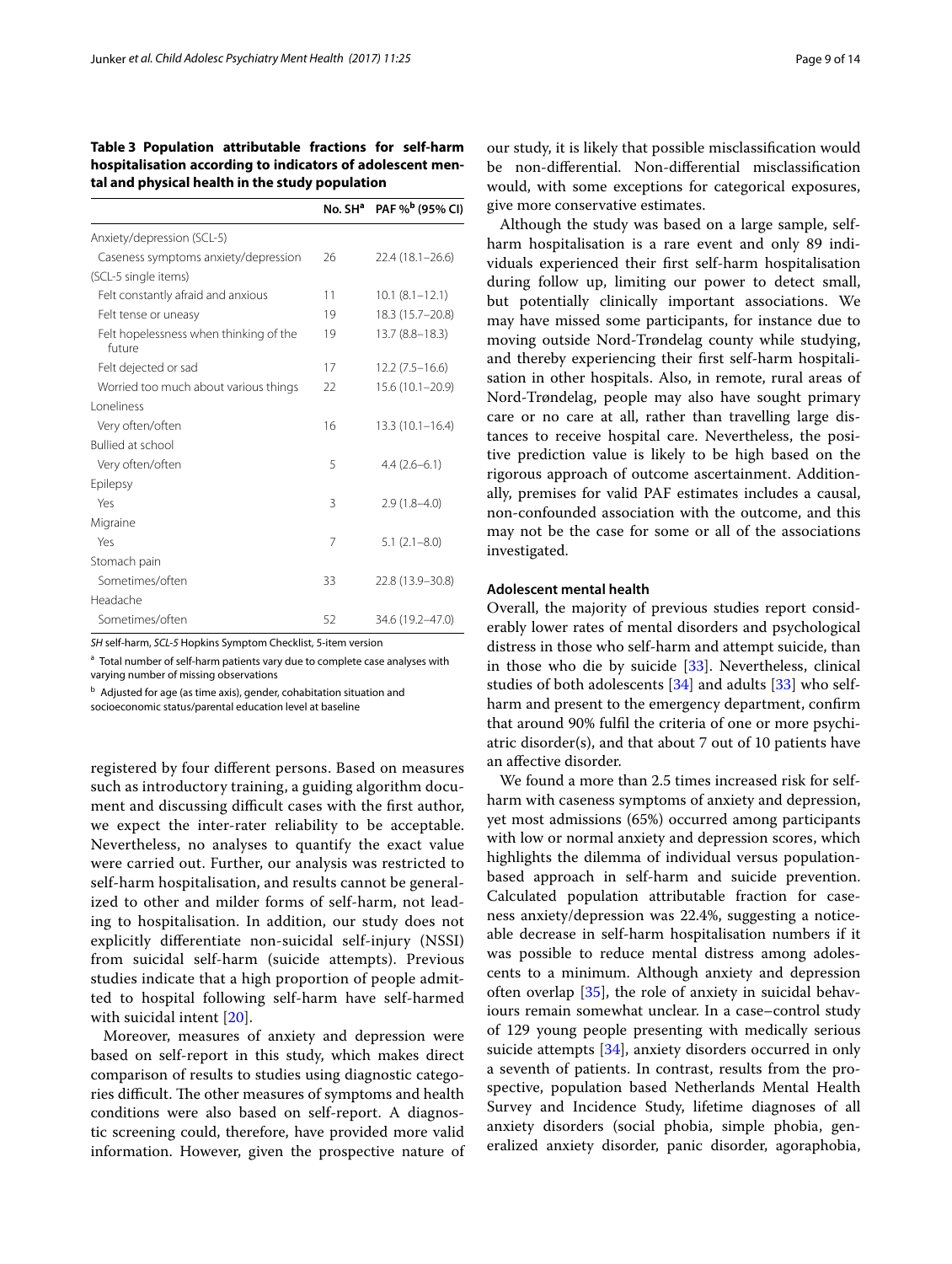|                                                   | No.            | <b>Crude</b> b      | <b>Adjusted<sup>c</sup></b> |
|---------------------------------------------------|----------------|---------------------|-----------------------------|
|                                                   | <b>SHª</b>     | HR (95% CI)         | HR (95% CI)                 |
| Gender                                            |                |                     |                             |
| Male                                              | 24             | 1.00                | 1.00                        |
| Female                                            | 57             | 2.42 (1.50-3.90)    | 2.37 (1.47-3.82)            |
| Parental socioeconomic status                     |                |                     |                             |
| Primary education                                 | 7              | 1.00                | 1.00                        |
| Secondary education                               | 13             | $0.54(0.21 - 1.34)$ | $0.49(0.20 - 1.23)$         |
| Tertiary education                                | 61             | $0.91(0.42 - 1.99)$ | $0.80(0.37 - 1.76)$         |
| Cohabitation status                               |                |                     |                             |
| Parents live together                             | 49             | 1.00                | 1.00                        |
| Parents separated/divorced                        | 32             | 2.61 (1.67-4.08)    | 2.56 (1.63-4.00)            |
| Anxiety/depression (SCL-5)                        |                |                     |                             |
| SCL-5 mean score                                  | 80             | 2.80 (2.06-3.81)    | $2.36(1.71 - 3.27)$         |
| Non-caseness symptoms anxiety/depression          | 56             | 1.00                | 1.00                        |
| Caseness symptoms anxiety/depression              | 24             | 4.25 (2.63-6.86)    | 3.37 (2.06-5.52)            |
| (SCL-5 single items)                              |                |                     |                             |
| Not felt constantly afraid and anxious            | 70             | 1.00                | 1.00                        |
| Felt constantly afraid and anxious                | 10             | 5.43 (2.80-10.54)   | 4.00 (2.04-7.84)            |
| Not felt tense or uneasy                          | 62             | 1.00                | 1.00                        |
| Felt tense or uneasy                              | 17             | 5.48 (3.20-9.38)    | 4.40 (2.55-7.59)            |
| Not felt hopelessness when thinking of the future | 63             | 1.00                | 1.00                        |
| Felt hopelessness when thinking of the future     | 17             | 2.65 (1.55-4.53)    | 2.31 (1.34-3.96)            |
| Not felt dejected or sad                          | 65             | 1.00                | 1.00                        |
| Felt dejected or sad                              | 15             | 2.91 (1.55-5.10)    | 2.25 (1.27-3.99)            |
| Not worried too much about various things         | 60             | 1.00                | 1.00                        |
| Worried too much about various things             | 20             | 2.80 (1.69-4.65)    | 2.29 (1.37-3.83)            |
| Loneliness                                        |                |                     |                             |
| Sometimes/less seldom                             | 66             | 1.00                | 1.00                        |
| Very often/often                                  | 15             | 3.88 (2.22-6.80)    | 3.24 (1.84-5.70)            |
| Bullied at school                                 |                |                     |                             |
| Never/sometimes                                   | 73             | 1.00                | 1.00                        |
| Very often/often                                  | 5              | 3.45 (1.40-8.55)    | 3.37 (1.36-8.35)            |
| Body mass index (kg/m <sup>2</sup> ) <sup>d</sup> |                |                     |                             |
| Underweight (BMI <18.5)                           | $\overline{4}$ | $1.22(0.44 - 3.36)$ | $1.21(0.44 - 3.35)$         |
| Normal-weight (BMI 18.5-25)                       | 54             | 1.00                | 1.00                        |
| Overweight (BMI 25-30)                            | 11             | $1.10(0.58 - 2.11)$ | $1.02(0.53 - 1.96)$         |
| Obesity (BMI > 30)                                | 7              | 3.28 (1.49-7.22)    | $3.18(1.45 - 7.01)$         |
| Epilepsy                                          |                |                     |                             |
| No                                                | 72             | 1.00                | 1.00                        |
| Yes                                               | 3              | 3.99 (1.26-12.68)   | 4.08 (1.28-12.98)           |
| Migraine                                          |                |                     |                             |
| No                                                | 69             | 1.00                | 1.00                        |
| Yes                                               | $\overline{7}$ | 2.85 (1.31-6.19)    | $2.45(1.13 - 5.35)$         |
| Asthma                                            |                |                     |                             |
| No                                                | 70             | 1.00                | 1.00                        |
| Yes                                               | 11             | $1.18(0.62 - 2.23)$ | $1.13(0.60 - 2.14)$         |
| Allergy                                           |                |                     |                             |
|                                                   |                |                     |                             |
| No                                                | 60             | 1.00                | 1.00                        |

# <span id="page-9-0"></span>**Table 4 Hazard ratios for self-harm according to indicators of adolescent mental and physical health in the study population (crude and adjusted models)**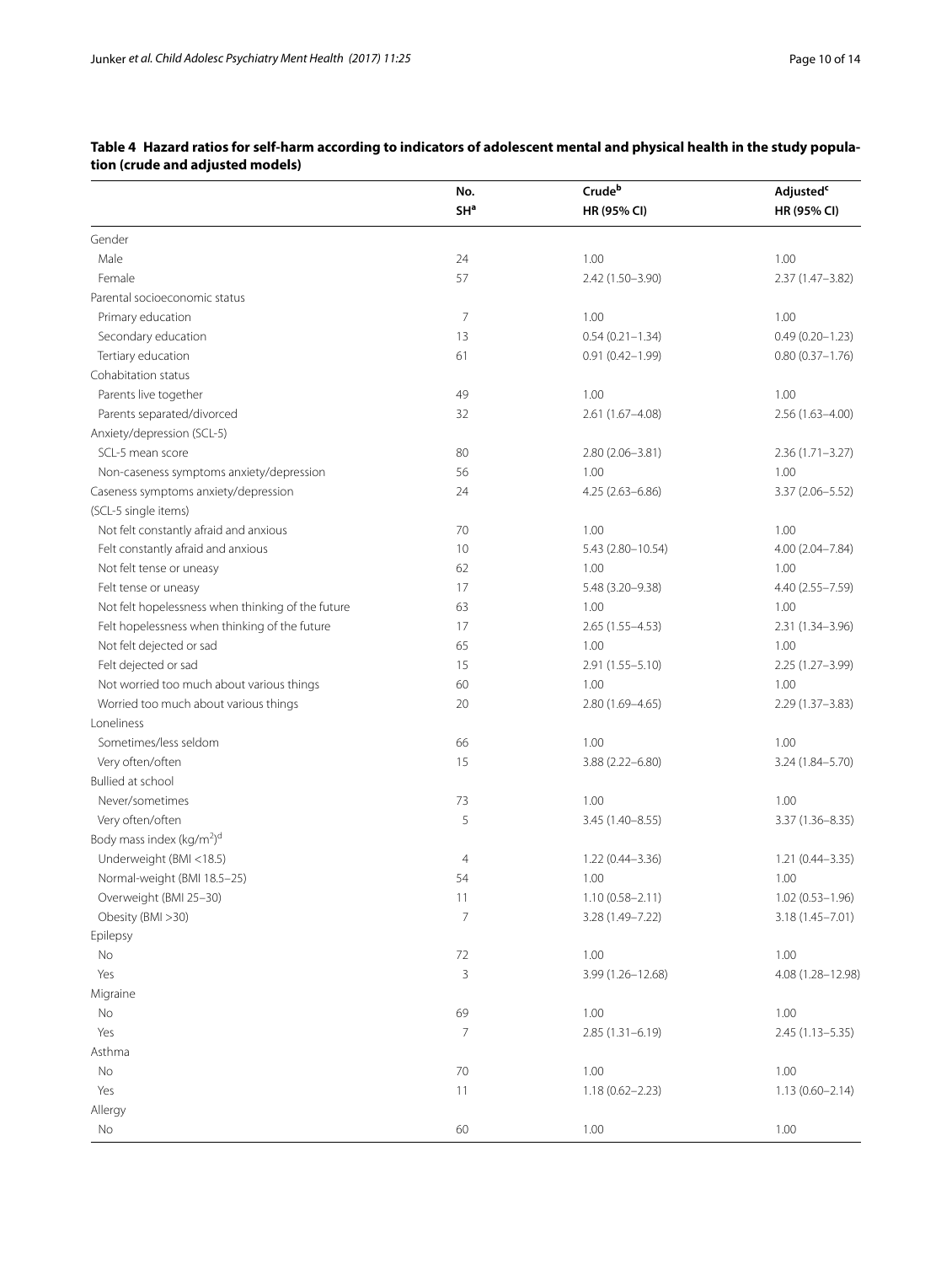# **Table 4 continued**

|                             | No.                   | Crudeb              | Adjusted <sup>c</sup> |
|-----------------------------|-----------------------|---------------------|-----------------------|
|                             | <b>SH<sup>a</sup></b> | HR (95% CI)         | HR (95% CI)           |
| Yes                         | 21                    | $0.73(0.44 - 1.20)$ | $0.70(0.43 - 1.15)$   |
| Skin rash                   |                       |                     |                       |
| No                          | 63                    | 1.00                | 1.00                  |
| Yes                         | 18                    | $1.10(0.65 - 1.86)$ | $0.96(0.57 - 1.62)$   |
| Stomach pain                |                       |                     |                       |
| Seldom/never                | 46                    | 1.00                | 1.00                  |
| Sometimes/often             | 31                    | $2.62(1.66 - 4.14)$ | $2.16(1.36 - 3.45)$   |
| Headache                    |                       |                     |                       |
| Seldom/never                | 29                    | 1.00                | 1.00                  |
| Sometimes/often             | 49                    | $2.53(1.60 - 4.00)$ | $2.06(1.29 - 3.31)$   |
| Smoking                     |                       |                     |                       |
| Non-smoker                  | 29                    | 1.00                | 1.00                  |
| Smoker (occasionally/daily) | 33                    | $2.08(1.26 - 3.43)$ | $1.89(1.14 - 3.13)$   |
| Alcohol                     |                       |                     |                       |
| Been drunk $\leq$ 10 times  | 45                    | 1.00                | 1.00                  |
| Been drunk >10 times        | 26                    | $1.28(0.78 - 2.10)$ | $1.21(0.73 - 2.00)$   |

Excluding self-harm hospitalisations occurring within 5 months after participation in Young-HUNT

*SH* self-harm, *HR* hazard ratio, *SCL-5* Hopkins Symptom Checklist, 5-item version

<sup>a</sup> Total number of self-harm patients vary due to complete case analyses with varying number of missing observations, and start of follow-up postponed 5 months (152 days) from Young-HUNT participation date

**b** Adjusted for age (as time axis)

 $c$  Adjusted for age (as time axis), gender, cohabitation situation and socioeconomic status/parental education level at baseline

 $d$  Continuous age- and gender-specific residuals of standard deviation from mean group body mass index

obsessive–compulsive disorder) were associated with suicidal ideation and attempts both at baseline and during follow-up  $[36]$  $[36]$ .

Our fndings (also stemming from a population-based study) indicate that symptoms of fear, tension and general anxiety, might be even closer linked to future selfharm risk than common symptoms of lowered mood and depression. In accordance with this observation, followup studies of the adult HUNT population showed that while depression alone predicted mortality in nearly all causes of death, only combined anxiety and depression predicted death by suicide [\[37\]](#page-13-20). Keeping in mind that the information from single items is limited, it is interesting that positive responses to the SCL-5 items regarding anxiety symptoms displayed larger risk increase than the depression-related ones. This might be explained by the typical age distribution diference, where anxiety often presents at younger age (during teen years) while depression more often begins around 30 years of age [[38\]](#page-13-21).

Elevated risk of self-injury among adults with autism spectrum disorder (ASD), compared to those without, has been reported  $[16]$  $[16]$ . Unfortunately, we did not have information on ASD symptoms or diagnosis at baseline, and could therefore not estimate the specifc association

between this disorder and risk of self-harm hospitalisation. Higher rates of self-injury as reported in adolescents and young adults with ASD [\[39\]](#page-13-22) could arise from using "stereotypical and habitual" self-harm methods: often medically less serious, thus with lower likelihood of presenting to hospital for treatment. Also, the distress following an increasing awareness of social diferences and isolation is likely to augment the risk of suicide attempts among adolescents with higher-functioning ASD.

# **Loneliness, social and family factors**

In a large study of Norwegian teenagers [[40\]](#page-13-23), loneliness was associated with suicidal behaviour even when adjusted for use of diferent intoxicants and familial factors. An Icelandic population-based study of 9th and 10th graders [[41\]](#page-13-24) found that breakup with a friend was associated with suicide attempts. Findings from the current study points in a similar direction, with a substantial risk increase for reported loneliness, and an estimated population attributable fraction of 13.3%.

A previous Norwegian population based study [[42](#page-13-25)] indicated that not living with both biological parents, and a diagnosis of any depressive disorder were associated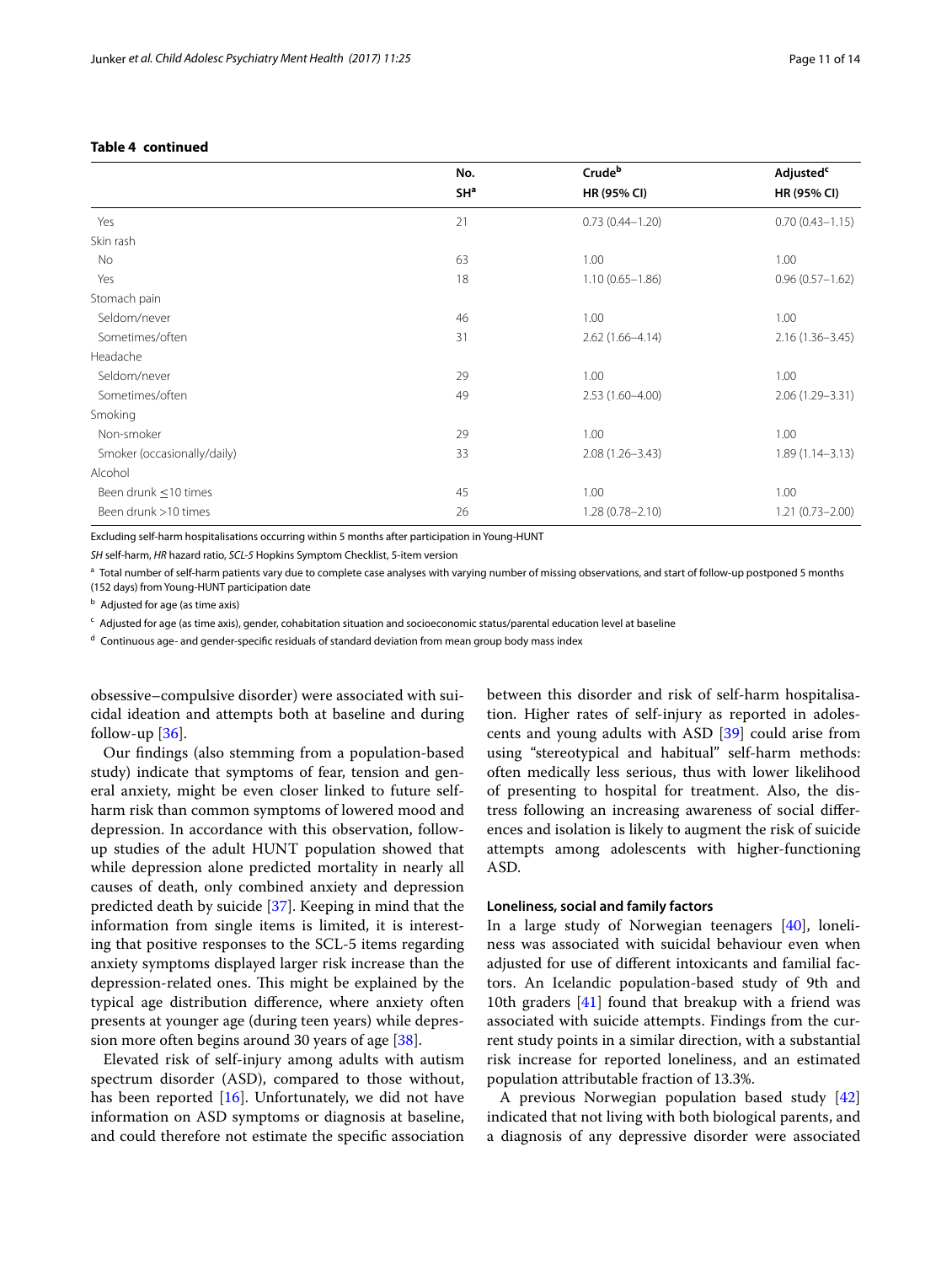with future self-harm among young and older adolescents. This is in accordance with our results, indicating that not living with both parents (due to separation/ divorce) was associated with a more than doubled selfharm risk.

Results from an Australian study following adolescents for 10 years stated that being bullied during childhood increases the risk of self-harm both directly, and indirectly via depression symptoms in early adolescence [\[43](#page-13-26)]. Our fndings support these results, as we found a more than threefold increased risk of self-harm hospitalisation in those who reported being bullied at baseline. Furthermore, obesity (BMI  $>30$ ) was associated with substantially increased risk.

## **Somatic health and illness**

In a US study of children and adolescents with chronic health conditions [[44\]](#page-13-27), youth with chronic physical conditions alone ( $n = 12,554$ ) only had a slight increased risk for self-harm, suicidal ideation and suicide. However, those with co-existing chronic physical and mental conditions, and those with chronic mental conditions had 2–3-fold increased risk. In contrast, another multinational population-based study of 38,000 people [[45](#page-13-28)] linked a wide range of pre-existing physical conditions to suicidal ideation, plans, and attempts. Epilepsy, physical conditions occurring early in life, and increasing number of physical conditions were especially predictive of future suicidality, and adjustment for co-existing mental disorders altered the results only marginally.

We found strong associations between diagnosed epilepsy, migraine and symptomatic headache without known medical reason, and risk of self-harm hospitalisation. This goes along with a British study reporting twice the rate of hospital-presenting self-harm among patients with, compared to people without, epilepsy [[46\]](#page-13-29), and a recent Canadian population-based study where migraine headache was prospectively associated with self-harm [[47\]](#page-13-30). In a lifetime perspective, migraine is a common comorbidity to both manic and depressive episodes [[48\]](#page-13-31), yet the majority of children and adolescents with migraine do not have a comorbid psychiatric disorder  $[49]$  $[49]$ . In addition, recent findings do not suggest a substantial or lasting association between childhood epilepsy and psychiatric disorders and suicidal behaviour [[50\]](#page-13-33).

We also found symptomatic abdominal pain to increase the risk of future self-harm hospitalisation, which complies with a review showing that abdominal pain syndromes, both IBS and non-IBS syndromes [\[51\]](#page-13-34), served as independent predictors for suicidal behaviour.

Estimated PAFs for stomach pain and caseness anxiety and depression were nearly identical. However, an even higher PAF was estimated for headache without known medical reason. Hazard ratios for symptomatic headache and diagnosed migraine were almost the same, but symptomatic headache was much more prevalent. Stomach pain and headache are common and often coexistent somatic symptoms in adolescence, and PAF estimates may not be valid due to confounding. Nonetheless, the high numbers call for possible explanations, of which one could include a bidirectional association between pain symptoms and mental distress caused by various reasons, mediating the disposition to self-harm.

There is evidence suggestive of a link between asthma and suicidal ideation and suicide attempts [[52](#page-13-35)], yet we found no such association in our dataset. This might be explained by ours being a younger study population, with less advanced or serious disease. Similar to asthma, neither skin rashes nor allergy altered the risk substantially.

#### **Daily smoking and excess alcohol use**

In a cross-sectional study of more than 30,000 pupils and students aged  $11-19$  years [[53](#page-13-36)], results indicated that heavy episodic drinking was associated with doubled risk for self-reported suicide attempt in the last year, and those drinking at a very young age (aged 13 years and younger) were at greatest risk. Our results also indicated that excess alcohol use was associated with elevated risk of future self-harm hospitalisation, similar to results presented in a prospective study of Australian adults [\[54](#page-13-37)]. Still, even though our results do indicate an association, we cannot rule out chance as the explaining factor.

Smoking is strongly associated with mental illness, but the causal link has been questioned [[55\]](#page-13-38). Our results indicated an increased risk of self-harm hospitalisation caused by smoking, yet it is likely that this association have arisen due to a strong association between adolescent cigarette smoking and factors predisposing to mental health problems rather than being a causal exposure in itself.

The evidence that smoking and alcohol use act as risk factors for self-harm in our study might be limited, since the prevalence of alcohol and smoking is highly age dependent. However, we did not fnd support for any evidence of statistical interaction between age and alcohol or age and smoking on subsequent self-harm risk—a result indicating that these behaviours operate as risk factors across adolescence and young adulthood.

## **Conclusions**

Our results indicated strong associations between several indicators of adolescent health vulnerability and subsequent risk of self-harm hospitalisation. Associations were strongest for indicators of poor mental health, anxiety symptoms in particular. The distribution of selfharm events across the whole symptom score scales for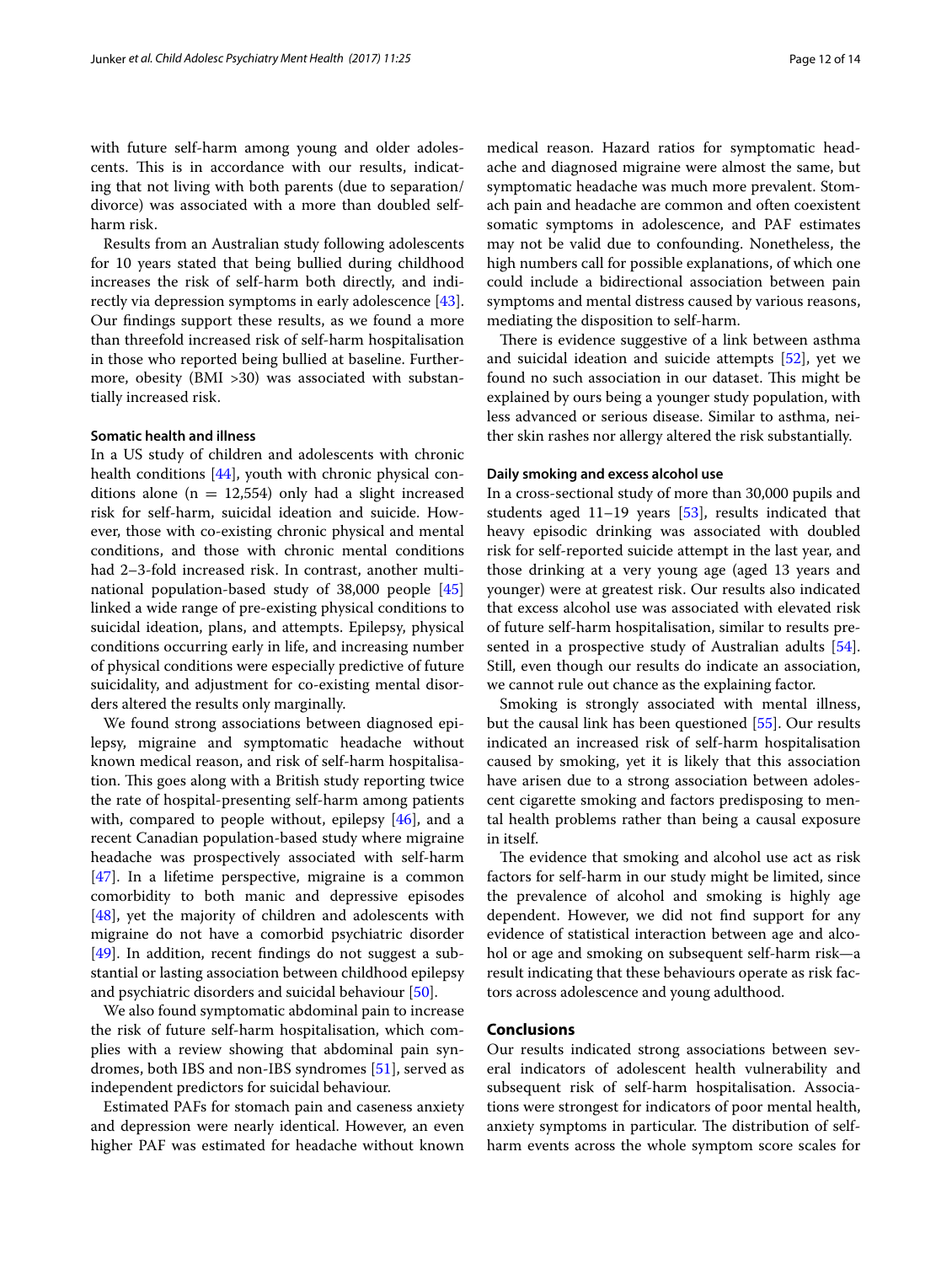anxiety and depression underlines the need for both individual and population strategies in the prevention and treatment of self-harm behaviour. Most admissions for self-harm occurred among participants reporting low symptom levels on the different analysed factors. This result underscores the limitations of targeted approaches in self-harm and suicide prevention. Though uncertain, epilepsy apparently increased self-harm hospitalisation risk more than caseness anxiety and depression did, and new studies attempting to replicate the results are needed to clarify this further. Additional investigations might provide better understanding of the increased self-harm risk apparently related to headache and stomach pain. Self-harm prevention is a complex matter, as many factors contribute to increased risk. From a population-based point of view, our results indicate that drug administration safety and prescription patterns need further attention. In a clinical setting, extra care should be taken when dealing with young people reporting loneliness or being bullied at school, especially if they also display signs of anxiety or depression, and if they report suicidal thoughts.

#### **Abbreviations**

SCL-5: Hopkins Symptom Checklist, 5-item version; PAF: population attributable fraction; ASD: autism spectrum disorder; SSB: Statistics Norway.

#### **Authors' contributions**

AJ contributed to design of study, collected/recorded outcome data, analysed and interpreted data and drafted manuscript. JHB contributed to analysis and interpretation of data, and critically revisions of the manuscript. OB contributed to conception and design of study, interpretation of data and critically revisions of manuscript. All authors read and approved the fnal manuscript.

#### **Author details**

<sup>1</sup> Department of Neuroscience, Faculty of Medicine, NTNU-Norwegian University of Science and Technology, Trondheim, Norway.<sup>2</sup> Department of Public Health and General Practice, Faculty of Medicine, NTNU-Norwegian University of Science and Technology, Trondheim, Norway.<sup>3</sup> Forensic Department and Research Centre Brøset, St. Olavs University Hospital, Trondheim, Norway.<br><sup>4</sup> Faculty of Health Sciences, Nord University, Levanger, Norway.

#### **Acknowledgements**

David Gunnell is a NIHR Senior Investigator at Bristol University, UK, and he contributed to study design and interpretation of data, as well as revising and providing valuable feedback which increased the manuscript quality. Geir Anders By Lervåg, Ingrid Lundstadsveen and Unni Veie Lynum helped with the recording of outcome data (self-harm admissions). The Nord-Trøndelag Health Study (The HUNT Study) is a collaboration between HUNT Research Centre (Faculty of Medicine, NTNU-Norwegian University of Science and Technology), Nord-Trøndelag County Council, Central Norway Health Authority, and the Norwegian Institute of Public Health.

#### **Competing interests**

The authors declare that they have no competing interests.

#### **Availability of data and materials**

Informed consent for publication of raw patient data not obtained, and dataset could in theory pose a threat to confdentiality. Not possible to obtain consent for publication of raw data by practical reasons.

Baseline data that support the fndings of this study are available from HUNT Research Centre and Statistics Norway, but restrictions apply to the

availability of these data, which were used under license for the current study, and so are not publicly available. In addition, outcome data (recorded from patient records) may pose a threat to confdentiality, and so are not publicly available. Data may however be available from HUNT, Statistics Norway, and the authors, respectively, upon reasonable request and with relevant ethical approval.

#### **Ethics approval and consent to participate**

This study was approved by the Regional Committee for Medical and Health Research Ethics (2010/1924-3). All Young-HUNT1 participants gave written informed consent for the use of data for medical research (for those <16 years of age, parental consent was also obtained).

#### **Funding**

This was not an industry supported study. The work was supported by the Norwegian University of Science and Technology (Grant No. 2015/3436/NRS).

## **Publisher's Note**

Springer Nature remains neutral with regard to jurisdictional claims in published maps and institutional afliations.

Received: 7 September 2016 Accepted: 13 April 2017 Published online: 01 May 2017

#### **References**

- <span id="page-12-0"></span>Sinclair JM, Gray A, Rivero-Arias O, Saunders KE, Hawton K. Healthcare and social services resource use and costs of self-harm patients. Soc Psychiatry Psychiatr Epidemiol. 2011;46:263–71.
- <span id="page-12-1"></span>2. Hawton K, van Heeringen K. Suicide. Lancet. 2009;373:1372–81.
- <span id="page-12-2"></span>3. Hawton K, Harriss L, Hall S, Simkin S, Bale E, Bond A. Deliberate self-harm in Oxford, 1990–2000: a time of change in patient characteristics. Psychol Med. 2003;33:987–95.
- <span id="page-12-3"></span>4. Nock MK. Self-injury. Annu Rev Clin Psychol. 2010;6:339–63.
- <span id="page-12-4"></span>5. Hawton K, Saunders KE, O'Connor RC. Self-harm and suicide in adolescents. Lancet. 2012;379:2373–82.
- <span id="page-12-5"></span>Madge N, Hewitt A, Hawton K, de Wilde EJ, Corcoran P, Fekete S, et al. Deliberate self-harm within an international community sample of young people: comparative fndings from the Child and Adolescent Self-harm in Europe (CASE) Study. J Child Psychol Psychiatry. 2008;49:667–77.
- <span id="page-12-6"></span>7. Kopjar B, Dieserud G, Wiik J. Deliberate self-poisonings treated in hospitals. Tidsskr Nor Laegeforen. 2005;125:1798–800.
- <span id="page-12-7"></span>8. Skegg K. Self-harm. Lancet. 2005;366:1471–83.
- <span id="page-12-8"></span>9. Nock MK, Joiner TE Jr, Gordon KH, Lloyd-Richardson E, Prinstein MJ. Nonsuicidal self-injury among adolescents: diagnostic correlates and relation to suicide attempts. Psychiatry Res. 2006;144:65–72.
- <span id="page-12-9"></span>10. Junker A, Bjorngaard JH, Gunnell D, Bjerkeset O. Sleep problems and hospitalization for self-harm: a 15-year follow-up of 9000 Norwegian adolescents. The Young-HUNT Study. Sleep. 2014;37:579–85.
- <span id="page-12-10"></span>11. Hysing M, Sivertsen B, Stormark KM, O'Connor RC. Sleep problems and self-harm in adolescence. Br J Psychiatry. 2015;207:306–12.
- <span id="page-12-11"></span>12. Stokes ML, McCoy KP, Abram KM, Byck GR, Teplin LA. Suicidal ideation and behavior in youth in the juvenile justice system: a review of the literature. J Correct Health Care. 2015;21:222–42.
- <span id="page-12-12"></span>13. Singhal A, Ross J, Seminog O, Hawton K, Goldacre MJ. Risk of self-harm and suicide in people with specifc psychiatric and physical disorders: comparisons between disorders using English national record linkage. J R Soc Med. 2014;107:194–204.
- <span id="page-12-13"></span>14. Kolla NJ, Eisenberg H, Links PS. Epidemiology, risk factors, and psychopharmacological management of suicidal behavior in borderline personality disorder. Arch Suicide Res. 2008;12:1–19.
- <span id="page-12-14"></span>15. Black DW, Blum N, Pfohl B, Hale N. Suicidal behavior in borderline personality disorder: prevalence, risk factors, prediction, and prevention. J Pers Disord. 2004;18:226–39.
- <span id="page-12-15"></span>16. Maddox BB, Trubanova A, White SW. Untended wounds: non-suicidal self-injury in adults with autism spectrum disorder. Autism. 2016. doi:[10.1177/1362361316644731](http://dx.doi.org/10.1177/1362361316644731).